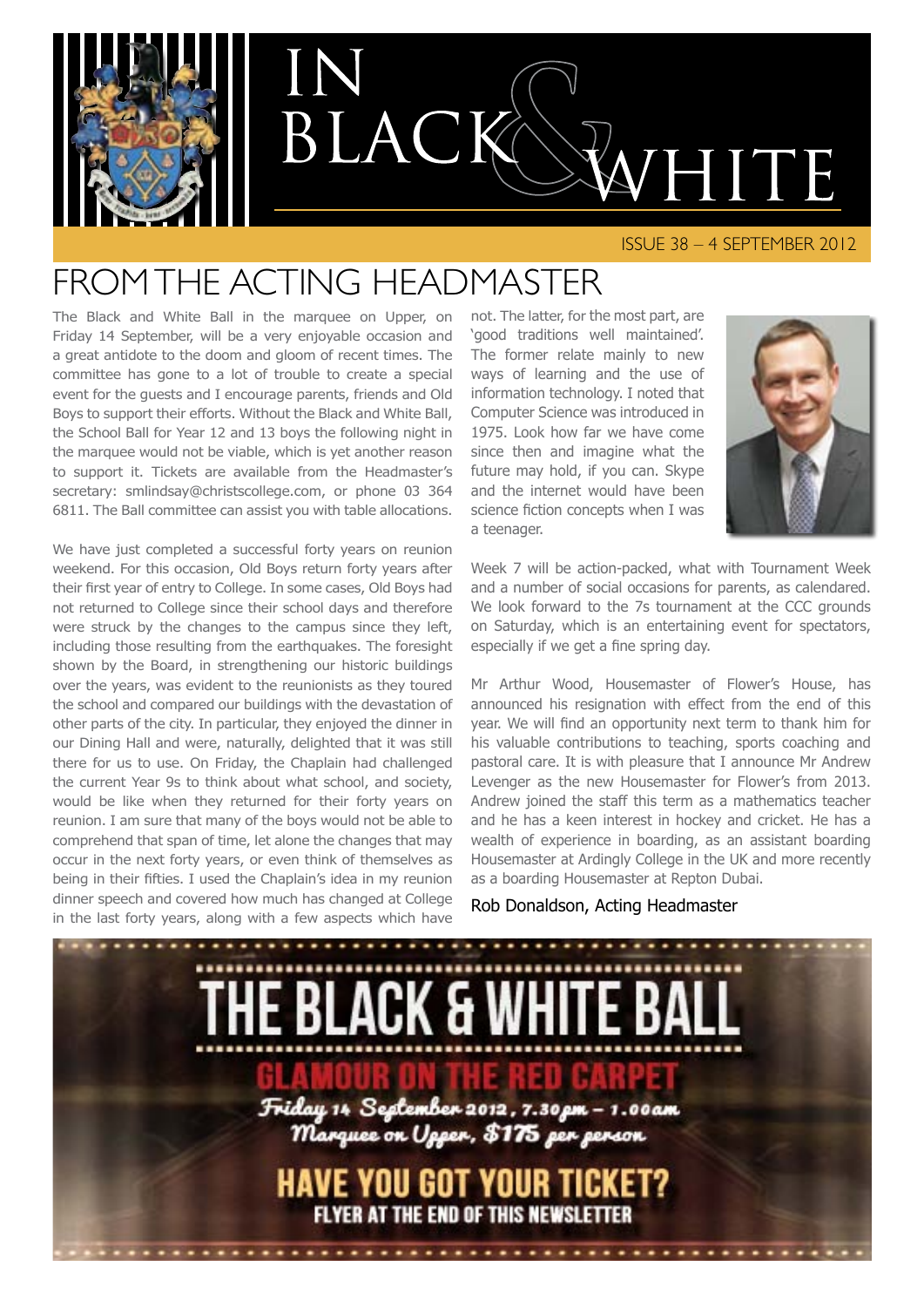### FROM THE CHAPI AIN

This weekend is the meeting of the diocesan synod. The synod is the governing body of the Anglican Church in Canterbury and the West Coast. George Mander and I are voting members of the synod. The synod is also encouraging a young person to be present, from each community, with speaking (but not voting) rights. George Fitzgerald is coming in this capacity representing the school, and will take over George Mander's voting position



next year. It is good to see two other current students will also be there. Matt Harris will be attending as part of the cathedral's contingent, and Etienne Wain will attend with St Christopher's, Avonhead. The church needs the voice and vision of young people. It is positive that these thoughtful young men are willing to participate in the decision-making processes. Such meetings for many will seem dull (for older as much as younger) – but the sharing of decision-making is one of the treasures of Anglicanism. Very important decisions lie before us as we work to rebuild Canterbury after the quakes. Christ's College has also been asked to lead Midday Prayer at synod on Saturday.

For a variety of reasons it has taken a bit longer to conclude this year's Lent Appeal, but the positive part of that is that there has been a near-record amount raised: \$16,620. Congratulations to all involved! Half of this will be given to the Barefoot Foundation (a non-profit organisation that tries to make education universally available to every child). The other half will be handed over to Mr Michael Gorman (from Christchurch City Mission) at Friday's Chapel service, and used for people in need here.









### Assembly Notes

[Click here for Assembly Notes](http://www.christscollege.com/information/assembly-notes)

### YOUNG MUSICIAN AWARDS

Euwin Tan has placed second overall in the Institute of Registered Music Teachers of New Zealand Young Musician of the Year. Held at Rangi Ruru Girls' School, Euwin performed three piano pieces during the concert.

Judged by Trinity College London examiner, Malcolm Ball, report comments included, 'A precise and acute technique' and 'crystal clear perception and elegance from the outset'. Euwin earned \$250 for his second placing.



### THE OLD BOYS' SCHOLARSHIP FUND



The Old Boys' Scholarship Fund was established in 1922 with the express purpose of using the income to provide assistance to parents wishing to send their sons to Christ's College. This is available to both new entrants and those currently attending the College.

Applications forms are available from the CCOBA office, at 8 Gloucester Street, email ccoba@ccoba.com or phone 379 6738. Completed application forms need to be returned by 30 September.

**Justine Nicholl, CCOBA Secretary**

[www.ccoba.com](http://www.ccoba.com)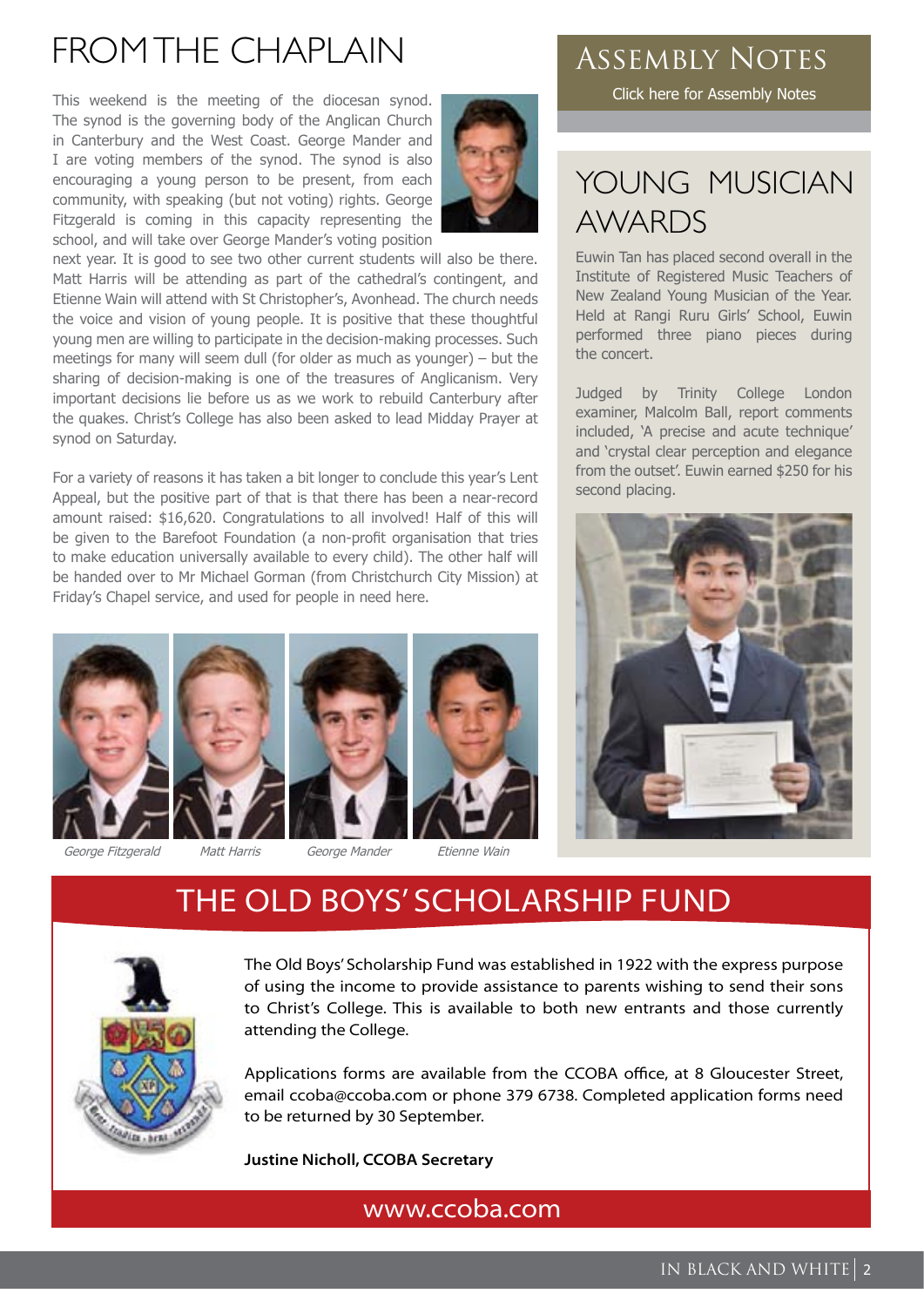## Calendar events

| Week 7          |                         |                                                                                           |
|-----------------|-------------------------|-------------------------------------------------------------------------------------------|
| Th <sub>6</sub> | 8.45am-3.15pm           | Year 9 biology field trip, Mt Oxford                                                      |
|                 | 7.00pm                  | Year 13 NCEA drama performance assessement, OBT                                           |
| F7              | 1.15pm                  | Year 13 General Studies, OBT                                                              |
|                 | 7.00pm                  | Jacobs House dinner, The George                                                           |
|                 | 7.00pm                  | Flower's House dinner, Dining Hall                                                        |
|                 | 7.00pm                  | School House dinner, Clearwater                                                           |
| Sa 8            |                         | Weekend programme available for all boarders                                              |
|                 |                         | SISS cycling two-day tour begins, Blenheim                                                |
|                 | 1.00pm                  | Interhouse 7s rugby tournament, CCCG                                                      |
| Su <sub>9</sub> |                         | 23rd Ordinary Sunday                                                                      |
|                 | 9.00am                  | Holy Eucharist                                                                            |
|                 | 9.30am                  | Jacobs House claybird shoot, Nth Canty Clay Target Club                                   |
|                 | 9.30am                  | Flower's House claybird shoot, Nth Canty Gun Club, Amberley                               |
|                 | 9.30am                  | School House claybird shoot, Inland Road, Waiau                                           |
| Week 8          |                         |                                                                                           |
| M 10            | 4.00pm                  | Interhouse senior rugby semi-finals, CCCG                                                 |
|                 | 4.00pm                  | Interhouse junior football final, CCCG                                                    |
| Tu 11           | 9.00am-3.45pm           | Year 10 biology field trip, Cooper's Creek                                                |
|                 | 1.15pm                  | Interhouse chess semi-finals                                                              |
|                 | 1.15pm                  | Winter sports photographs                                                                 |
|                 | 4.30-9.30pm             | House Plays technical rehearsals, Assembly Hall (Ja, R, F, S)                             |
|                 | 6.00-9.00pm             | Year 10 German Oskar competition, Villa Maria School                                      |
| W 12            | 3.00pm                  | Interhouse senior football final, CCCG                                                    |
|                 | 5.00-10.00pm            | House Plays dress rehearsals, Assembly Hall (R, S, F, Ja)                                 |
| Th 13           |                         | House play week begins                                                                    |
|                 | 12.45pm                 | Interhouse senior debating semi-finals                                                    |
|                 | 12.45pm                 | Winter sports photographs                                                                 |
|                 | 6.00pm                  | CSS interschool intermediate debating                                                     |
|                 | 6.00-9.30pm             | House Plays (S, F, Ja, R), Assembly Hall                                                  |
| F14             | 1.15 <sub>pm</sub>      | Year 12 General Studies, OBT                                                              |
|                 | 4.00-9.30pm             | House Plays technical rehearsals, Assembly Hall (J, Ro, Cf)                               |
|                 | 7.30pm                  | Black & White Ball, Upper                                                                 |
| Sa 15           |                         | Weekend programme available for all boarders                                              |
|                 |                         | SISS skiing and snowboarding championships begin, Cardrona                                |
|                 |                         | Final Saturday activities for term                                                        |
|                 | 7.30pm                  | School Ball, Upper                                                                        |
| <b>Su 16</b>    |                         | 24th Ordinary Sunday                                                                      |
|                 | 6.30am                  | Boarders' ski bus to Mt Hutt                                                              |
|                 | 9.00am                  | Holy Eucharist                                                                            |
|                 | 2.00-9.30pm             | House Plays technical/dress rehearsals, Assembly Hall (So, Ro, H, Cf, C, J)               |
| Week 9          |                         |                                                                                           |
| M 17            | 9.00am-3.00pm<br>4.00pm | UNICEF photography workshop for selected students, ICT1<br>Summer sports meeting & trials |
|                 |                         |                                                                                           |
|                 | 6.30pm                  | House Plays, Assembly Hall (C, Cf, J)                                                     |
| <b>Tu 18</b>    | 1.15pm                  | Level 1 NZQA algebra external common assessment<br>Interhouse chess final                 |
|                 | 1.15pm                  | Interhouse senior debating final                                                          |
|                 | 4.30pm                  | House Plays dress rehearsals Assembly Hall (H, So, Ro)                                    |
|                 |                         |                                                                                           |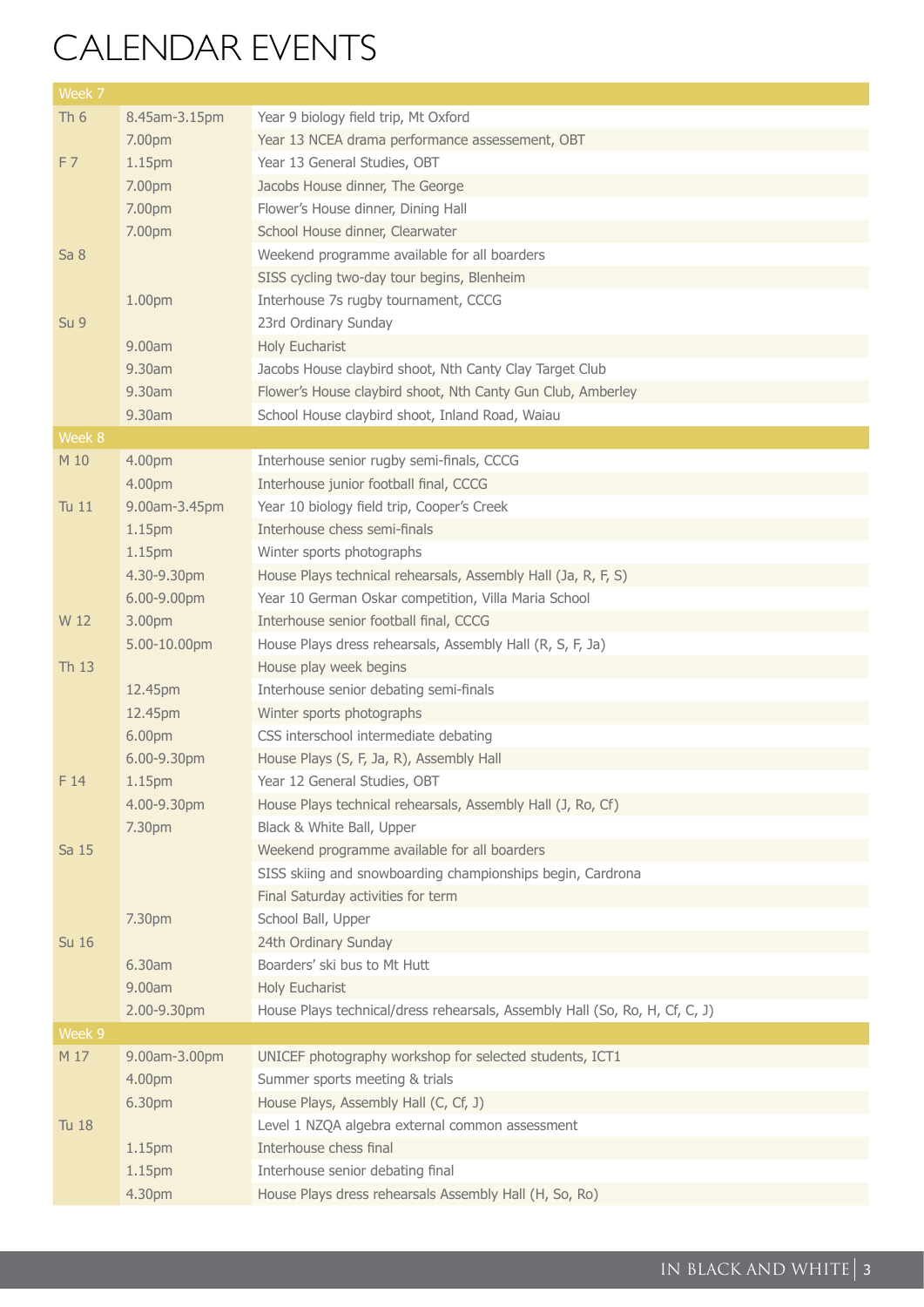### Curriculum Notes

As you read this edition of *In Black & White*, our senior boys will have finished their trial examinations, and hopefully will be pondering the implications of their results. This is a good time to reflect on how this information can be used over the remainder of the academic year.



The NCEA examination system focuses on thinking. To produce Merit and Excellence results requires thinking.

However, this cannot occur in the absence of knowledge. We have to 'know stuff' first.

Perhaps the greatest mistake that students of any age make when studying is to focus on those things they already know. This may be understandable; there is a sense of comfort and affirmation to be gained from reading over familiar material. However, it doesn't help. Study time needs to be focused on what we don't know. After all, that is where we have the opportunity to improve our results and our understanding. The trial examinations represent arguably the single most useful study aid that boys could have in their lead up to the final external examinations. Each paper is a personalised catalogue of material that each boy needs to learn.

This is the 'stuff that they have to know' in order to be able to think, in order to be able to produce those Merit and Excellence results to which every boy should aspire. Every study session between now and the end of the year should include at least some reflection on the learning opportunities highlighted in each paper. This is good advice for boys in the junior school too, as they complete topic tests, and begin their preparation for end-ofyear examinations in early November.

### SKIING NATIONAL TITLES

Two Christ's College skiers recently became National Junior title holders – Nicholas Gemmell of School House for Giant Slalom, and Ben Loeffen-Gallagher of Julius House for Slalom racing. These results were determined following a day's racing at Mt Hutt as part of the Junior National Ski Racing series.

Nicholas finished in first place for Giant Slalom, second place for Super Giant Slalom and third in the Slalom event. Ben Loeffen-Gallagher earned the National title with a second place finish to a Korean ski racer in the Slalom event.



Nicholas Gemmell, School House

Mr R Sutton, Senior Master Curriculum

## 1st XI HOCKEY WIN

The Christ's College Hockey 1st XI won the Christchurch Secondary Schools' 1st XI competition in an exciting final against St Andrew's College on Friday 24 August. St Andrew's College were previously unbeaten until the 3-1 result in front of a large number of Christ's College supporters at Marist Park.

After an even start, College scored first with Hamish McLean finishing off a fast break from Dominic Newman. St Andrew's then equalised



Christ's College supporters congratulate players immediately after the game

early in the second half and looked to be taking control before Jack Silvester scored from a deflection at the far post. The game was put beyond doubt with four minutes remaining when James Kean scored, again from a deflection.

This is the first year that a secondary schools' competition has been run, with teams previously playing amongst the men's grades.

The team is this week in Napier competing in the Rankin Cup tournament.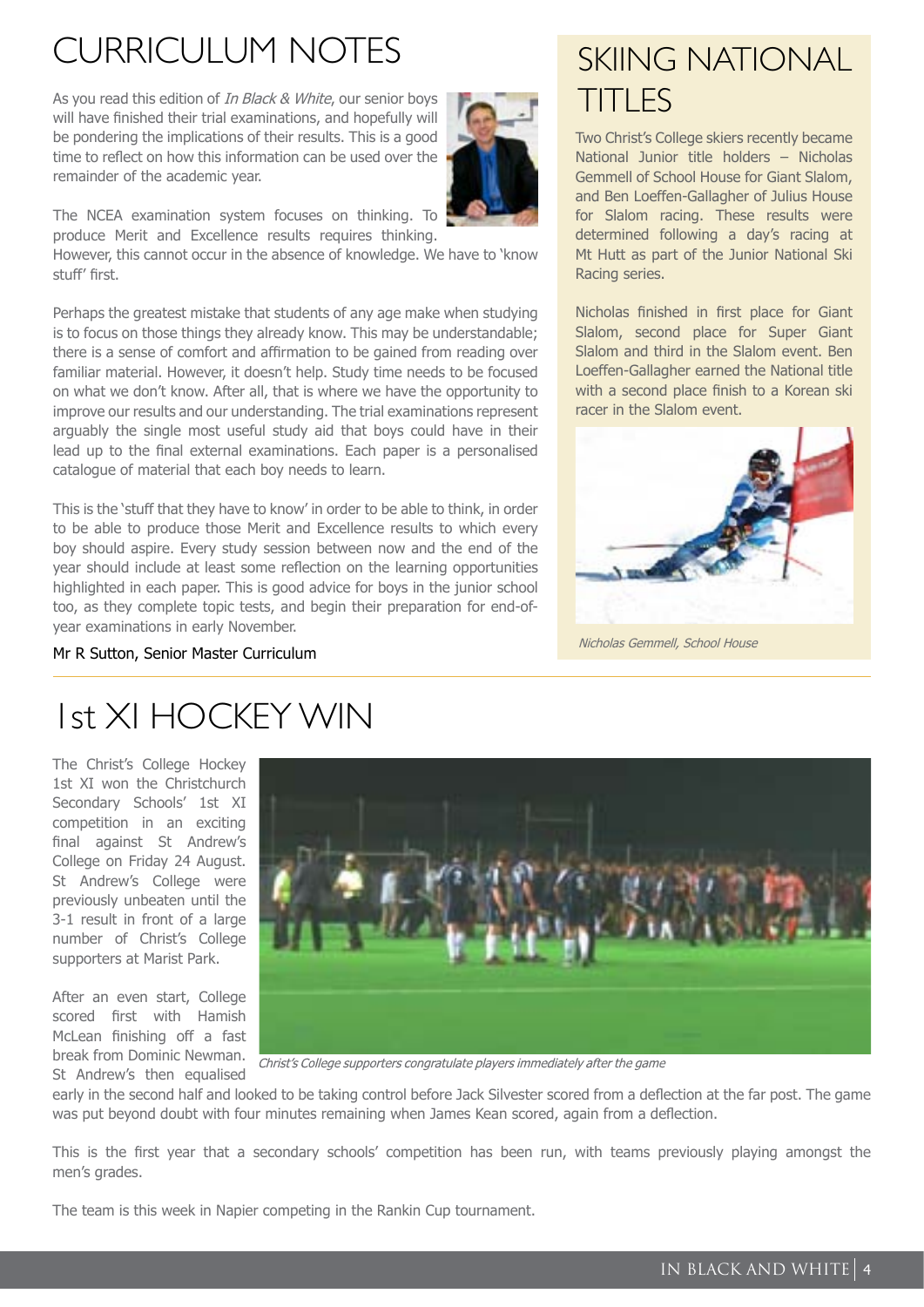## **CARFFRS**

#### **Events since the last In Black & White**

- University of Melbourne, Information evening
- New York University Shanghai, visit
- University of Auckland, Courses & Careers Open Day, Auckland
- Study at Vic Day Open Day, Victoria University, Wellington

#### **Dates**

| TERM <sub>3</sub> | <b>Important Dates:</b>                                                                                                                                                                          |
|-------------------|--------------------------------------------------------------------------------------------------------------------------------------------------------------------------------------------------|
|                   | 5 September: Lincoln University, Course<br>Planning, 2.30pm. Swiss Education<br>Group, Swiss Hotel Management School,<br>Chateau on the Park, 7.00pm. University<br>of Auckland, Course planning |
|                   | 8 September: CTC Aviation Training (NZ)<br>Limited, Hamilton, Open Day                                                                                                                           |
|                   | 12 September: University of Otago,<br>Course Planning, 2.30pm. University of<br>Canterbury, Course Planning, 3.00pm                                                                              |
|                   | 13 September: Queenstown<br>Resort<br>College Information evening                                                                                                                                |
|                   | 14 September: University of Otago,<br>Course Planning, 1.00pm                                                                                                                                    |
|                   | 19 September: Victoria University, Course<br>Planning, 2.30pm                                                                                                                                    |
|                   | 20 September: University of Auckland,<br>Course planning                                                                                                                                         |
|                   | 2-5 October: Queenstown Resort College<br>Career Week                                                                                                                                            |

#### **Year 13 University Halls/Colleges 2013**

Housemasters have completed the Confidential Hall application forms. These will be sent to the universities early next week. A reminder for Victoria University Accommodation that a \$75 fee is required in order to be considered for a position.

#### **University of Canterbury (UC) Scholarships**

| NCEA Level 2 Endorsement NCEA Level 3 Endorsement | \$ Amount |
|---------------------------------------------------|-----------|
| Excellence                                        | \$3,000   |
| Merit                                             | \$2,000   |
| Achieved                                          | \$2,000   |
| Excellence                                        | \$2,000   |
| Merit                                             | \$1,000   |
| Achieved                                          | \$1,000   |
| Excellence                                        | \$2,000   |
| Merit                                             | \$1,000   |
|                                                   |           |

#### **Year 12 Students (Otago University)**

The number of credits gained and their value (Excellence, Merit or Achieved) is used as part of the selection process for degrees in dental technology, oral health, physical education, radiation therapy, teaching and in the award of scholarships and places in residential colleges.

#### **University of Waikato**

Sir Edmund Hillary Scholarship Programme. New closing date, 1 October 2012. For students who excel academically and in sports or creative and performing arts. Online application form at [www.waikato.ac.nz](http://www.waikato.ac.nz)

#### **Lincoln University Scholarships**

The Lincoln University database provides details of scholarships provided, promoted or administered specifically by the university. [www.lincoln.ac.nz/scholar](http://www.lincoln.ac.nz/scholar)

**Lincoln University Scholarships for Excellence:** applications due 30 September. **Lincoln University Industry Focused Scholarship:** applications due 18 November. **Lincoln University Inclusive Undergraduate Award:** applications due 1 December. **Sports Scholarships Testing Week:** Thursday 20 September – cricket, golf, hockey, netball, rowing, basketball, football. Friday 21 September – rugby.

#### **New York University - Shanghai**

NYU Shanghai is NYU's newest degree granting campus, opening in September 2013. The initial class will consist of 250 students with 51% coming through the Chinese examination system and 49% from around the world. All classes will be conducted in English and non-Chinese speaking students will be expected to be proficient in Chinese upon graduation. Students will follow a liberal arts and sciences core curriculum for their first two years, deciding on a major at the end of the second year. They are eager for the students to experience and explore Shanghai and China through academics, cocurricular study trips, and summer internships in Shanghai, throughout China or even abroad. The ideal Shanghai student is academically ambitious, intellectually curious and is interested in building a knowledge and understanding of China. It is expected there will be financial aid available for international students. Mr Sellars has talked to their liaison staff and has more information.

#### **University of Canterbury – Theatre and Film**

The proposal to disestablish Theatre and Film Studies at UC has been rejected by the University of Canterbury's Council. First year students will be able to take TAFS 101 Performance and TAFS 105 Puppets, Animated Film and Gaming.

#### **Year 13 Maori or Pacific students – Engineering**

Students who are taking physics and calculus should apply via a MAPTES application. This will give them not only the best chance for entrance into the Faculty of Engineering at the University of Auckland, but also the best chance of success once they have begun their studies.

#### **University of Otago – Maori Science Scholarships, Year 12 in 2013**

Dunedin January 13-18 2013. Scholarship covers flights, accommodation, food, programme activities and entertainment. Closing date Wednesday 19 September 2012. Further information from Mr Sellars

#### **Aoraki Polytechnic – Sport & Fitness**

On Saturday 20 September Aoraki Polytechnic is giving students the chance to experience life as a sport and fitness student at the Christchurch Park campus. The Open Day is a 'hands on' insight into the Sport and Fitness Industry. 9.30am-2.30pm. A timetable of the day is available.

#### Mr CP Sellars, Careers Advisor

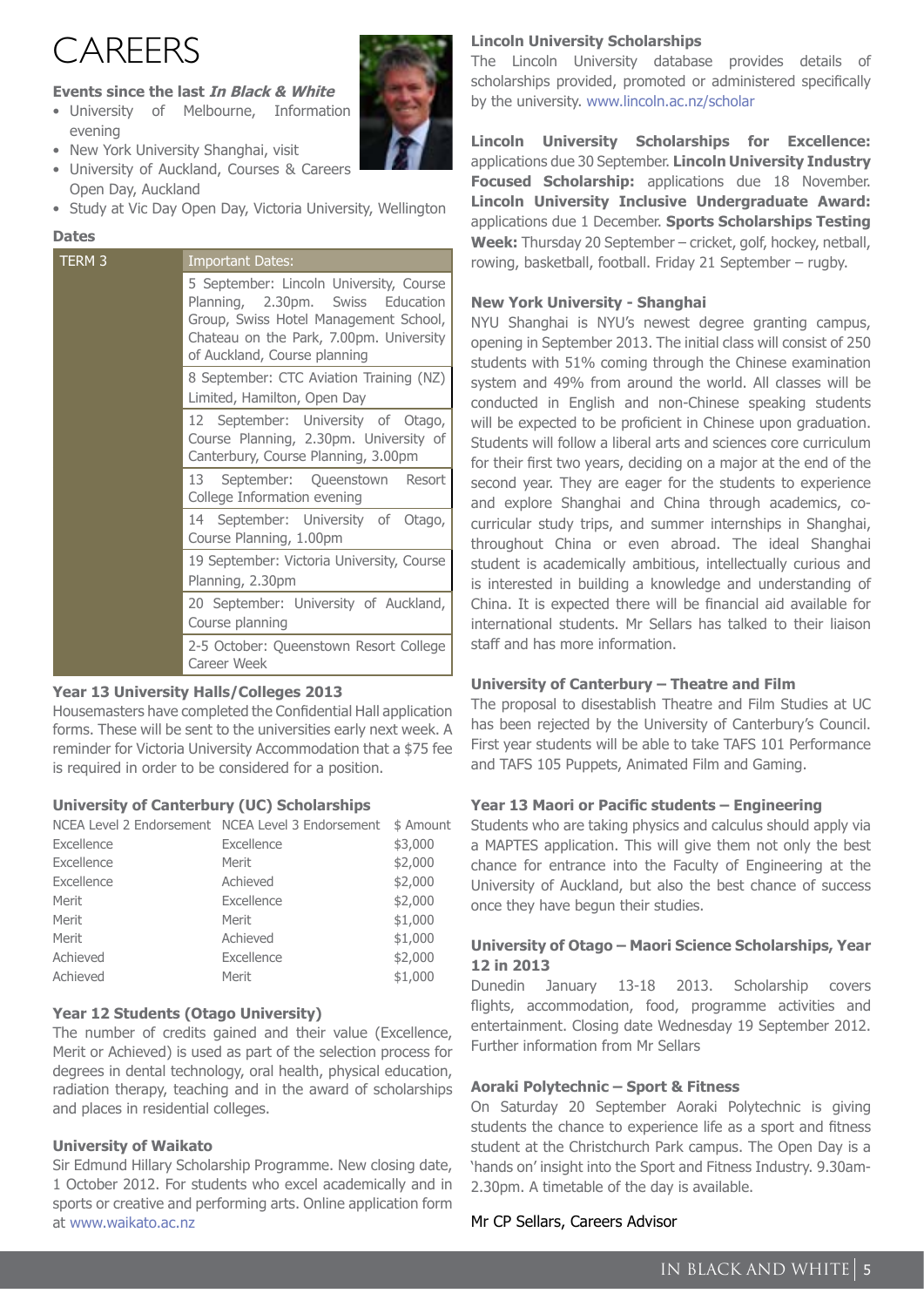# FFNCING RFSULTS

Julius Herzhoff (Year 13 Jacobs House) and Daniel Keleghan (Year 11 Rolleston House) competed recently at the New Zealand under-20 Fencing competitions. Daniel place 25th in the foil competition. Julius finished third in foil after losing to the eventual winner, 15-14. He also placed third in epee, again losing to the eventual winner. The Canterbury team placed second overall.

Julius will be travelling to Auckland next weekend to defend his title in the National Secondary Schools' championships. He won this event in 2010 and 2011. We wish him well!<br>Julius competing for New Zealand in 2011 at the Junior Commonwealth Games



# Music - all around us

We can't escape from music, and even if we wanted to, we rarely do. All sorts of devices play music at us, from alarm clocks, car radios and even when you turn on your cell phone!



Next term the Year 9 classes will be looking at the topic of music and film in their music lessons. One of the areas they will be looking

at is how music is used to enhance or change the mood of a film. The media uses music as an integral part of how they get society to perceive their visual broadcasts.

Unlike most speech, music may give us chills down our spine, and can even make us cry. According to recent research from the University of London, it even affects how we see visual images. In the experiment, thirty subjects were presented with a series of happy or sad musical excerpts. After listening to the snippets, the subjects were shown a photograph of a face. Some people were shown a happy face  $-$  the person was smiling – while others were exposed to a sad or neutral facial expression. The participants were then asked to rate the emotional content of the face on a 7-point scale, where 1 means extremely sad and 7 extremely happy.

The researchers found that music powerfully influenced the emotional ratings of the faces. Happy music made happy faces seem even happier while sad music exaggerated the melancholy of a frown.

You can try a similar experiment for yourself. Try watching a short movie clip without the sound and see what sort of mood it creates and how you are affected. Now try adding the sound and see if your response is different. What you now have is the composer's reaction to the clip, and another composer might create a completely different mood by using another type of music. Now play the clip again, making your own choice of music and see the difference.

For those who play music whilst working the mood/style/ tempo/volume of music could make a difference to the outcome of your work. Now think of TV adverts! Perhaps if we turned the music off the effect would be lost.

#### Mr NM Coxon, Head of Instrumental Music

P.S. Apologies to those of you in multi-media advertising.

## UNICEF PROJECT

Twenty four 11-13 year old students, from 17 Christchurch schools are taking part in two training workshops being hosted here at Christ's College, including two Christ's College Year 9 boys, Joe Hutchinson and Hamish Thomas. This project is called 'Christchurch: See through my eyes', and is designed to share children's views of last year's earthquake.

Jacqui Southey, education and development officer at UNICEF NZ said, "The Christchurch earthquake has rightly dominated our media for the past 18 months, yet we have heard little from the perspective of the children."

The project will culminate in an exhibition of the images in December at the Christchurch Museum. UNICEF workshop underway in Christ's College's computer suite

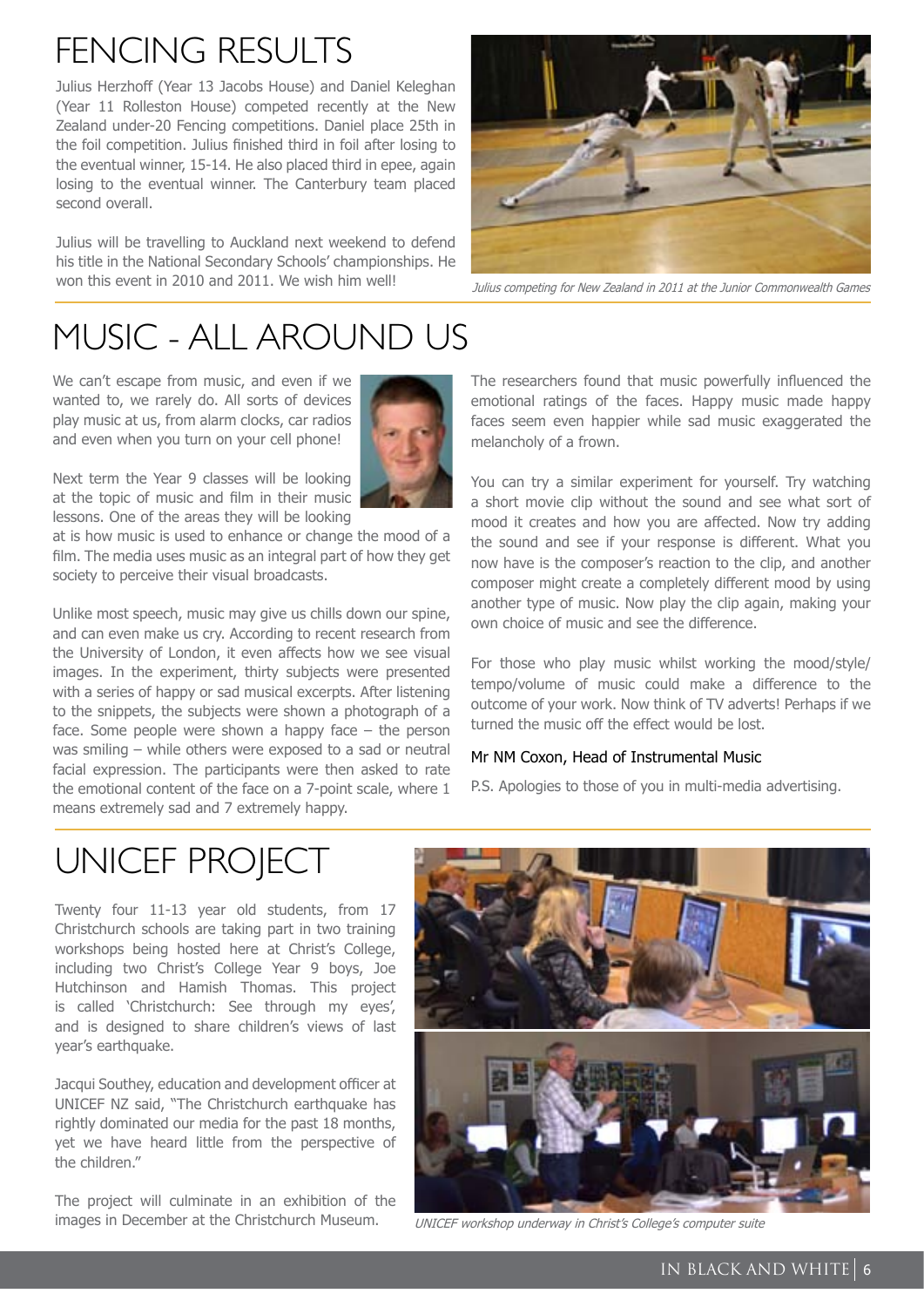### Winter Tournament Week

This week is Winter Tournament week for New Zealand secondary schools and we have a range of teams competing around the country in different tournaments, while we are also hosting one of the tournaments here at Christ's College.

**RUGBY** Christ's College and Shirley Boys' High School this week welcome top young rugby players to the South Island Secondary Schools' Under 15 Invitational Tournament. This is held annually and, in addition to the hosting schools, includes Marlborough Boys' College, Southland Boys' High School, Waitaki Boys' High School, Shirley Boys' High School, King's High School, Nelson College, and Timaru Boys' High. Games will be played at Christ's College and at Shirley Boys' High, with the finals taking place at Christ's College on Thursday. For a full programme and team lists, please [click here.](http://www.christscollege.com/news/2799-under-15-rugby-tournament)

**HOCKEY** Our 1st XI hockey side are in Napier to compete in the Rankin Cup, with scheduled pool matches against Timaru

Boys' High School, Otago Boys' High School and Palmerston North Boys' High School. The under-15 Hockey team is competing in the Jon Tanner Cup being hosted by St Paul's in Hamilton. The 2nd XI are playing, as is traditional, at the local Nunweek Tournament.

**FOOTBALL** The 1st XI football team are in Ashburton for the week competing in the NZSS Jim Wishart Tournament. There they will meet Mt Aspiring College, Edgewater and St Bede's College in the pool play.

**BASKETBALL** Our Basketball A team is in Dunedin competing at the Edgar Centre in the 2012 'AA' Secondary Schools Zone 4 Premiership Basketball tournament.

**CYCLING** Our cycling team are travelling to Blenheim to compete in the 2-day Tour of Blenheim.

FOR FULL DRAWS AND RESULTS PLEASE [CLICK HERE](http://www.allteams.co.nz/christs)







Southland Boys' High School



Christ's College College College College Marlborough Boys' College College College College College College College

### Christ's College Rowing Club Centennial Season

Christ's College will begin the celebration of its centennial season with a social and information evening in the Old Boys' Theatre on September 21 2012. Parents, Year 13 rowers, masters and old boys who are in Christchurch at this time are invited to attend. RSVP: Peter O'Connor poconnor@christscollege.com

There are also plans for a Centennial Dinner to be held on Thursday 28 February (sports weekend) for former College rowers and parents.

We are keen to add to the information which we already have on College rowing. If you have information for the last 25 years of Maadi Crews (including lightweight fours etc), including photographs and accurate crew lists then please contact Peter O'Connor: poconnor@christscollege.com

If you have information for the previous 75 years, then please contact the College Archivist: jteal@christscollege.com